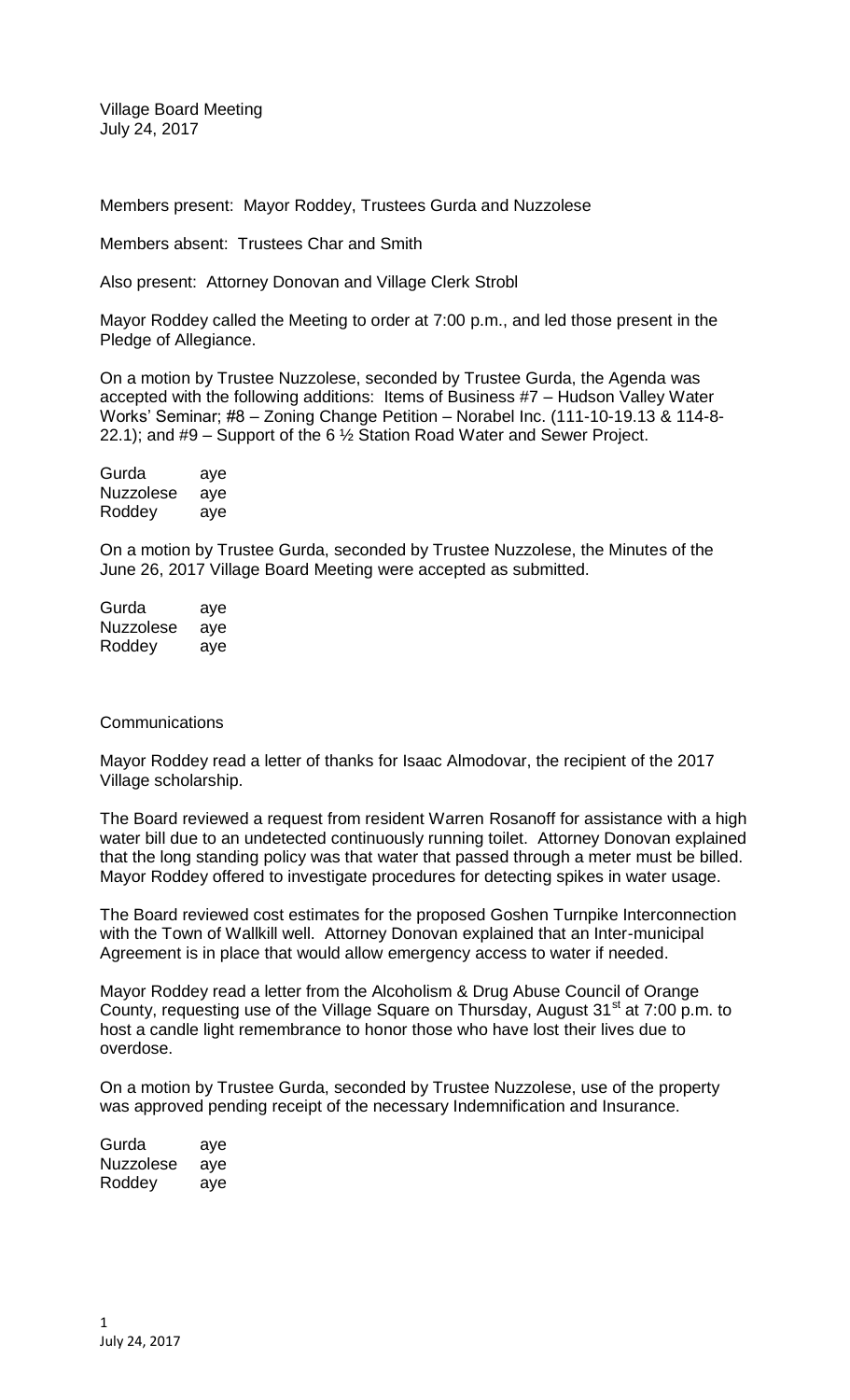The Board reviewed the annual request from "Turn The Towns Teal" to display ribbons during the month of September, to raise awareness of Ovarian Cancer.

On a motion by Trustee Nuzzolese, seconded by Trustee Gurda, the request was approved.

Gurda aye Nuzzolese aye Roddey aye

Mayor Roddey read a request from Kelley Wideman to use a portion of West Street on Saturday, August 5<sup>th</sup> during the Slide The City event. The area would be used to sell non-alcoholic beverages and/or food under a tent.

On a motion by Trustee Gurda, seconded by Trustee Nuzzolese, permission was granted for the request, providing that only one side of the street is used and emergency access is available at all times.

| Gurda            | aye |
|------------------|-----|
| <b>Nuzzolese</b> | aye |
| Roddey           | aye |

Mayor Roddey read a letter of resignation received from part-time Police Officer Daniel Menendez. Mr. Menendez will be working for the New York State Police. The Mayor expressed gratitude for all of his hard work.

The Board reviewed a spreadsheet from LAN Associates, of all the tasks laid out by the NYS DOT for the Scotchtown Avenue Sidewalk project.

On a motion by Trustee Nuzzolese, seconded by Trustee Gurda, the proposal was accepted.

Gurda aye Nuzzolese aye Roddey aye

Items of Business

## RESOLUTION NUMBER: 72417-1

Authorizing the implementation, and funding in the first instance 100% of the federal-aid and State "Marchiselli" Program-aid eligible costs, of a transportation federal-aid project, and appropriating funds therefore.

Trustee Nuzzolese moved the following, which was seconded by Trustee Gurda:

WHEREAS, a Project for the Village of Goshen ADA Sidewalks: Scotchtown Avenue from Route 207 to Murray Avenue, Village of Goshen, Orange County, PIN 8761.78 (the "Project") is eligible for funding under Title 23 U.S. Code, as amended, that calls for the apportionment of the costs of such program to be borne at the ratio of 0% Federal funds and 100% non-federal funds; and

WHEREAS, the Village of Goshen desires to advance the Project by making a commitment of 100% of the non-federal share of the costs of preliminary engineering;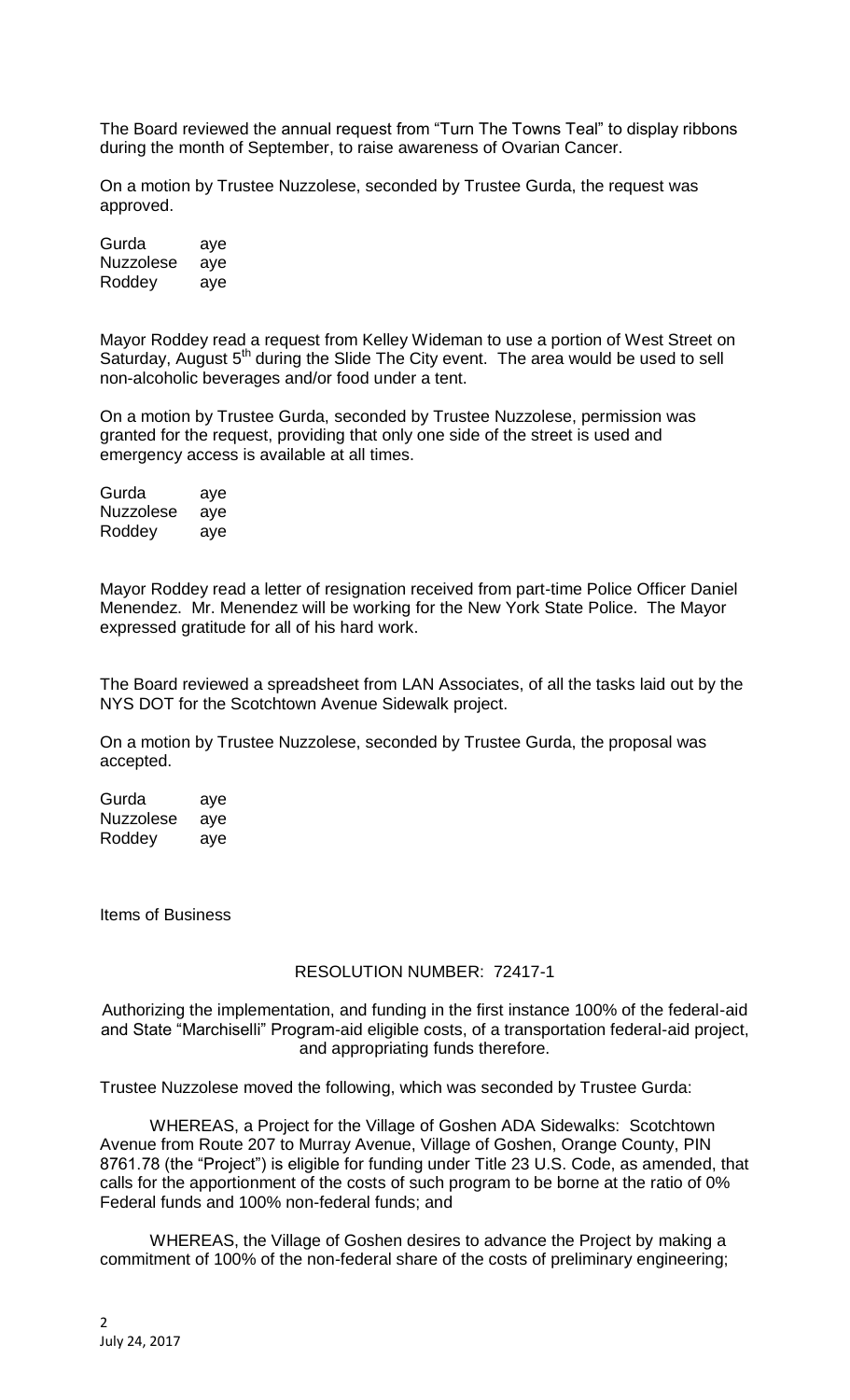NOW, THEREFORE, the Village Board, duly convened does hereby

RESOLVE, that the Village Board hereby approves the above-subject project; and it is hereby further

RESOLVED, that the Village Board hereby authorizes the Village of Goshen to pay in the first instance 100% of the federal and non-federal share of the cost of preliminary engineering work for the Project or portions thereof; and it is further

RESOLVED, that the sum of \$18,000 is hereby appropriated from the General Fund and made available to cover the cost of participation in the above phase of the Project; and it is further

RESOLVED, that in the event the full federal and non-federal share costs of the project exceeds the amount appropriated above, the Goshen Village Board shall convene as soon as possible to appropriate said excess amount immediately upon the notification by the Mayor thereof, and it is further

RESOLVED, that the Mayor of the Village of Goshen be and is hereby authorized to execute all necessary Agreements, certifications or reimbursement requests for Federal Aid and/or applicable Marchiselli Aid on behalf of the Village of Goshen with the New York State Department of Transportation in connection with the advancement or approval of the Project and providing for the administration of the Project and the municipality's first instance funding of project costs and permanent funding of the local share of federal-aid and state-aid eligible Project costs and all Project costs within appropriations therefore that are not so eligible, and it is further

RESOLVED, that in addition to the Mayor, the following municipal titles: Department of Public Works Superintendent, Village Engineer, and Village Treasurer are also hereby authorized to execute any necessary Agreements or certifications on behalf of the Municipality, with NYSDOT in connection with the advancement or approval of the project identified in the Local Agreement;

RESOLVED, that a certified copy of this resolution be filed with the New York State Commissioner of Transportation by attaching it to any necessary Agreement in connection with the Project, and it is further

RESOLVED, this Resolution shall take effect immediately.

| Gurda     | aye |
|-----------|-----|
| Nuzzolese | aye |
| Roddey    | aye |

On a motion by Trustee Nuzzolese, seconded by Trustee Gurda, bills as examined by members of the Board were approved in accordance with Abstract 2017/2018 number 2, check numbers 12640 through 12774, in the amount of \$207,530.04.

| Gurda     | aye |
|-----------|-----|
| Nuzzolese | aye |
| Roddey    | aye |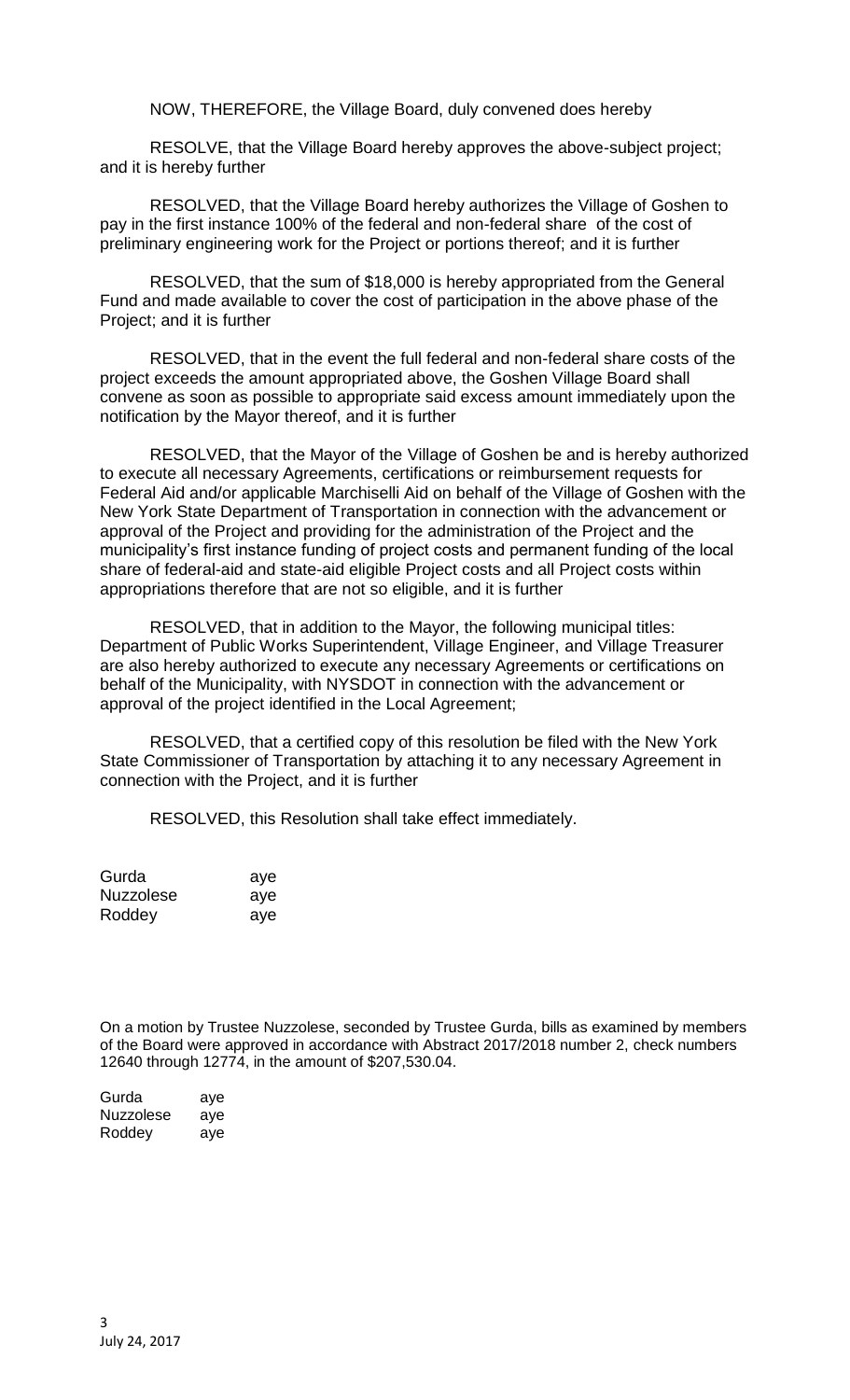On a motion by Trustee Gurda, seconded by Trustee Nuzzolese, Court Clerk Leta Jagielski is hereby authorized to attend the New York State Association of Magistrates' Court Clerks Annual Conference, to be held September 24 through September 27, 2017, in Ellicottville, New York. The total cost for this conference, including lodging and meals, will be \$942.85.

Gurda aye Nuzzolese aye Roddey aye

On a motion by Trustee Nuzzolese, seconded by Trustee Gurda, James E. Johnson is hereby appointed Part Time Court Attendant for the Village of Goshen at a salary of \$16.89 per hour.

This appointment is effective upon successful completion of pre-employment physical and paperwork.

Gurda aye Nuzzolese aye Roddey aye

Trustee Nuzzolese moved the following, which was seconded by Trustee Gurda:

**WHEREAS,** the Village of Goshen has received seven (7) bids for the Goshen Sidewalk Improvements Greenwich Avenue Sidewalk Replacement project; and

**WHEREAS,** the lowest bid, in the amount of \$122,356.00, was received from CMC Construction Group from Slate Hill, New York; and

**WHEREAS,** CMC Construction Group is the lowest responsible bidder for the Goshen Sidewalk Improvements Greenwich Avenue Sidewalk Replacement project, having submitted all required documentation and bidding certification to consider their bid in the amount of \$122,356.00 complete; and

**WHEREAS,** Lanc & Tully Engineering and Surveying, P.C**.** has determined that the contractors are equipped and the performance records are satisfactory for completion of this type of project;

### **NOW, THEREFORE,** it is hereby

**RESOLVED,** that the Goshen Sidewalk Improvements Greenwich Avenue Sidewalk Replacement project be awarded to CMC Construction Group.

Gurda aye Nuzzolese aye Roddey aye

### **617.7**

# **State Environmental Quality Review (SEQR) Negative Declaration Notice of Determination of Non-Significance**

**Date of Adoption:** July 24, 2017

This notice is issued pursuant to Part 617 of the implementing regulations pertaining to Article 8 (State Environmental Quality Review Act) of the Environmental Conservation Law.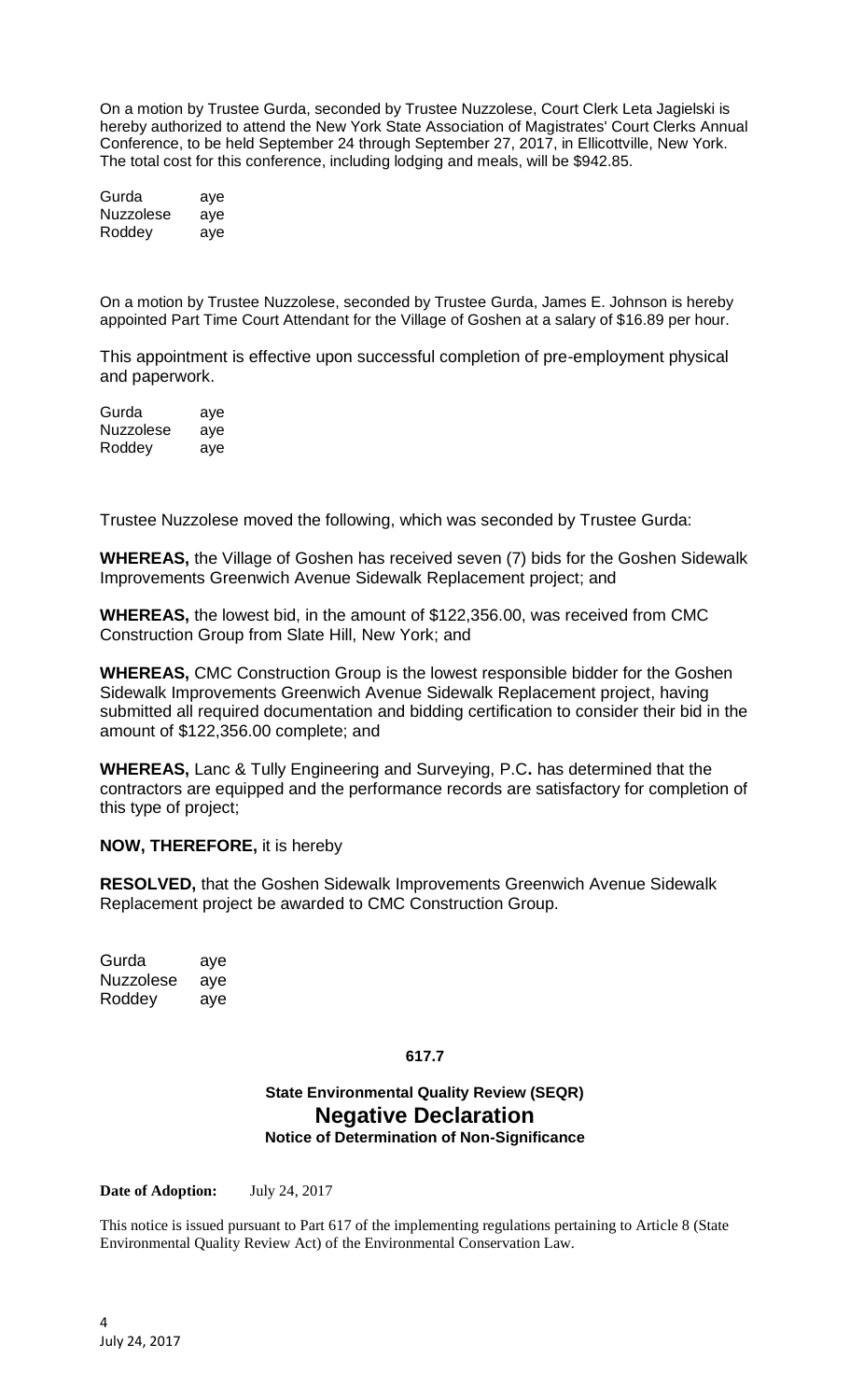The Village Board for the Village of Goshen, as Lead Agency, has determined that the proposed action described below will not have a significant adverse effect on the environment and an Environmental Impact Statement will not be prepared.

Name of Action: Prospect Reservoir Water Treatment Plant Upgrade **SEQR Status:** Type I - Unlisted- X

| <b>Conditioned Negative Declaration:</b> | <b>YES</b> |     |
|------------------------------------------|------------|-----|
|                                          |            | NO. |

### **Description of Action:**

Rehabilitation and upgrade of Prospect Reservoir 1.3 MGD Water Treatment Plant

**Location:** Lower Reservoir Road, Goshen, New York

### **Reasons Supporting This Determination:**

The proposed action will not result in any adverse impacts on the environment, specifically:

- The proposed action will not have a significant adverse environmental impact on any Critical Environmental Area (CEA);
- The proposed action will not have a significant adverse environmental impact on any unique or unusual land forms;
- The proposed action will not have a significant adverse environmental impact on any water body designated as protected;
- The proposed action will not have a significant adverse environmental impact on any nonprotected existing or new body of water;
- The proposed action will not have a significant adverse environmental impact on surface groundwater quality or quantity;
- The proposed action will not have a significant adverse environmental impact on or alter drainage flows or patterns or surface water runoff;
- The proposed action will not have a significant adverse environmental impact on air quality;
- The proposed action will not have a significant adverse environmental impact on any threatened or endangered species;
- The proposed action will not have a significant adverse environmental impact on any nonthreatened or non-endangered species;
- The proposed action will not have a significant adverse environmental impact on agricultural land resources;
- The proposed action will not have a significant adverse environmental impact on aesthetic resources;
- The proposed action will not have a significant adverse environmental impact on any site or structure of historic, pre-historic or paleontological importance;
- The proposed action will not have a significant adverse environmental impact on the quantity or quality of existing or future open spaces of recreational opportunities;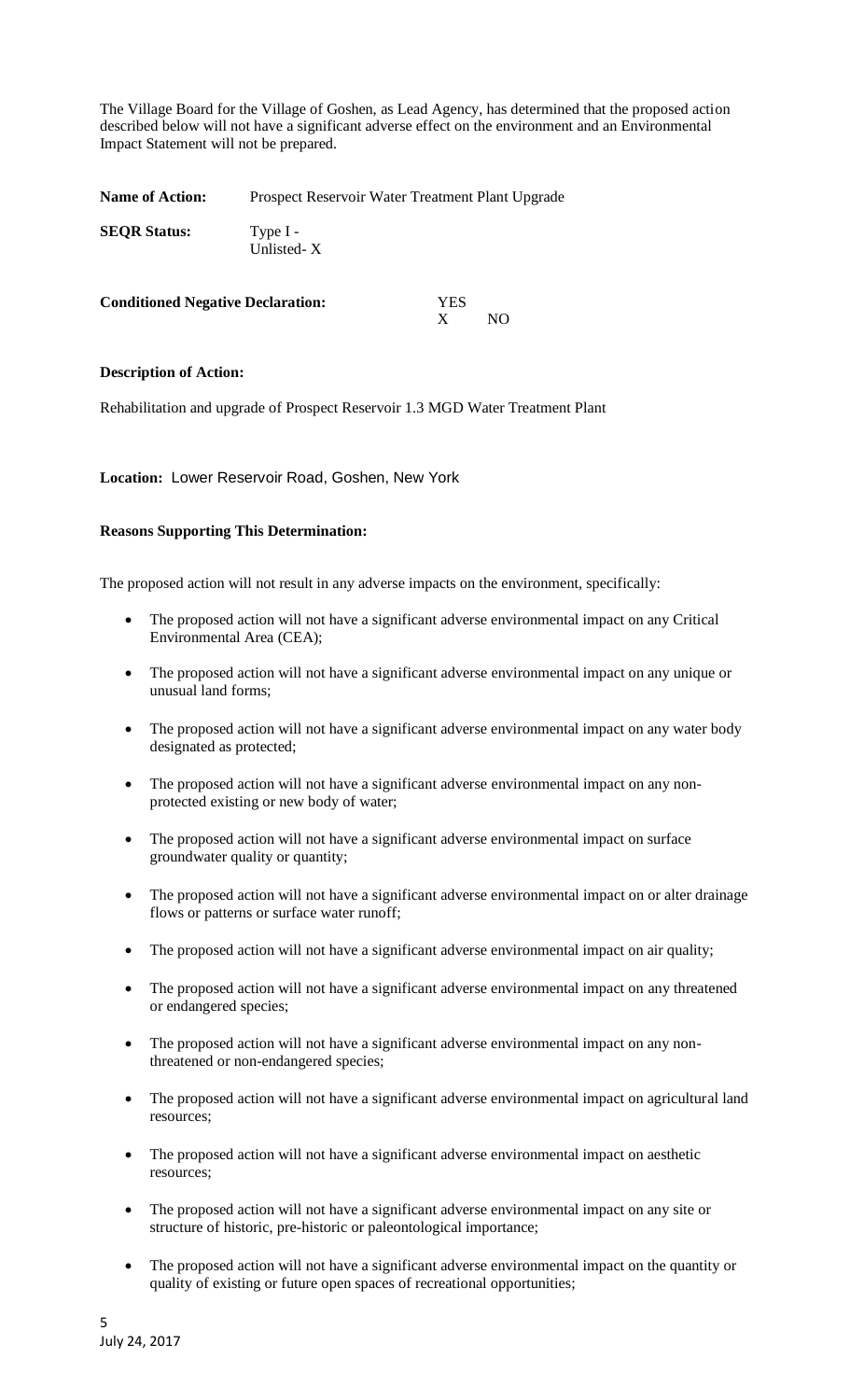- The proposed action will not have a significant adverse environmental impact on existing transportation systems;
- The proposed action will not have a significant adverse environmental impact on the community's sources of fuel or energy;
- The proposed action will not have a significant adverse environmental impact as a result of objectionable odors, noise or vibration;
- The proposed action will not have a significant adverse environmental impact on the public health and safety;
- The proposed action will not have a significant adverse environmental impact on the character of the existing community.

Based upon the information above and the information provided in the Environmental Assessment Form, the Village Board finds that the proposed action will not have any significant adverse impacts on the environmental. This negative declaration indicates that no environmental impact statement needs to be prepared and that the SEQRA process is complete.

Adopted by resolution of the Village of Goshen Village Board on July 24, 2017

Motion Trustee Gurda Second Trustee Nuzzolese In Favor 3 Opposed 0 Date July 24, 2017

### **For Further Information:**

| <b>Contact Person:</b> | Kyle Roddey, Mayor              | <b>Telephone:</b> (845) 294-6750 |
|------------------------|---------------------------------|----------------------------------|
| <b>Address:</b>        | Village of Goshen Village Board |                                  |
|                        | 276 Main Street                 |                                  |
|                        | Goshen, NY 10924                |                                  |

On a motion by Trustee Nuzzolese, seconded by Trustee Gurda, Cynthia Cecconello and Dan Slesinski are hereby authorized to attend the Hudson Valley Water Works' Summer Seminar on August 9, 2017 at the Walden Fire House. The total cost of this training is \$60.00, and the Department of Health will award 5.0 contact hours toward Water License recertification and 4.0 contact hours toward Sewer.

Gurda aye Nuzzolese aye Roddey aye